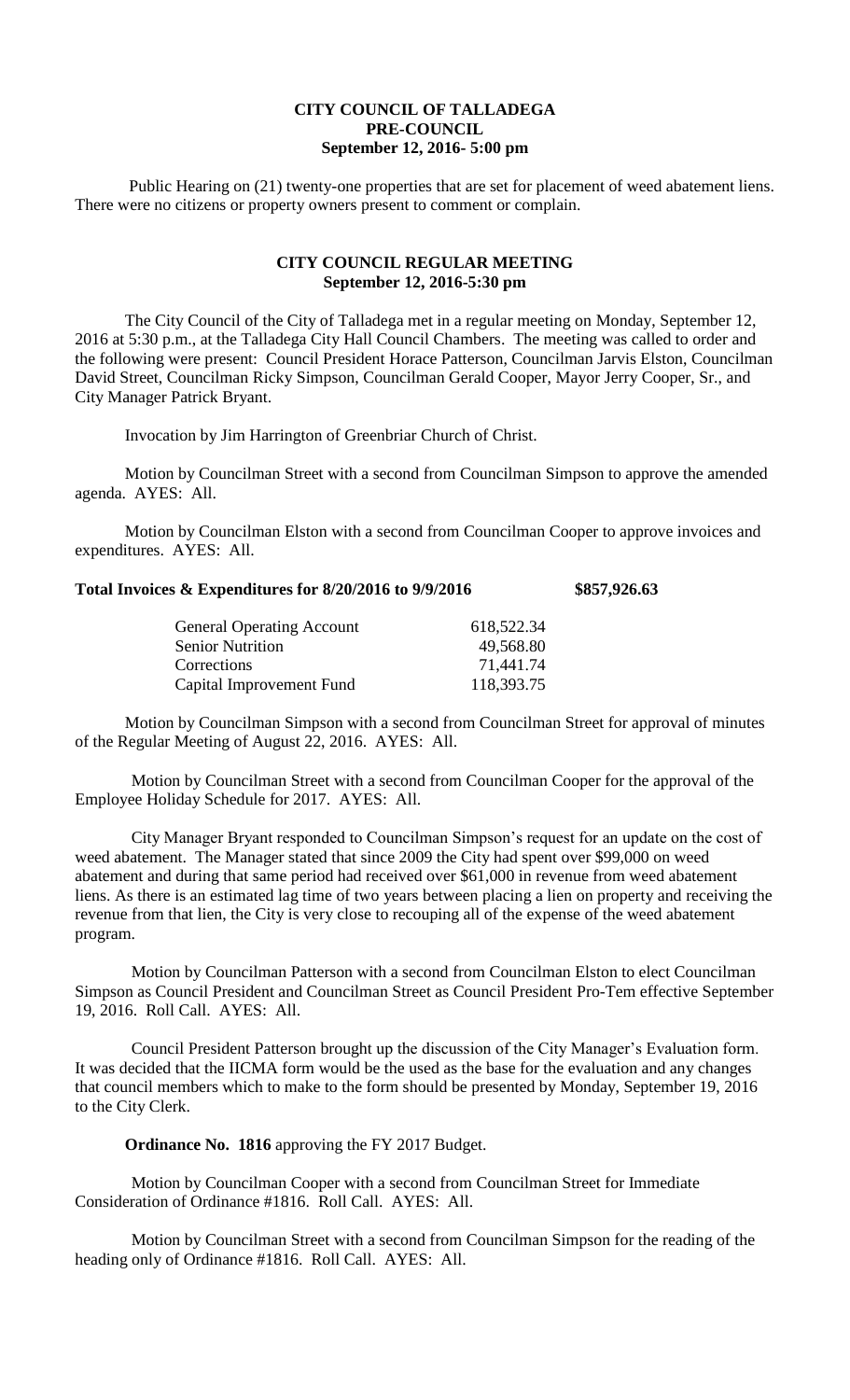AN ORDINANCE APPROVING THE OFFICIAL ANNUAL BUDGET FOR THE CITY OF TALLADEGA, ALABAMA, FOR THE FISCAL YEAR BEGINNING OCTOBER 1, 2016 AND ENDING SEPTEMBER 30, 2017

Motion by Councilman Street with a second from Councilman Simpson for the adoption of Ordinance #1816. Roll Call. AYES: All.

**Resolutions #3928 through #3948** authorizing the filing of weed abatement liens.

Motion by Councilman Simpson with a second from Councilman Street for the approval of Resolutions #3928 to Resolution #3948. Roll Call. AYES: All.

**Resolution #3949** approving a contract extension with Waites Tire, Bill Stanford Automotive and Express Oil for vehicle maintenance.

**Resolution #3950** approving a contract extension with Waites Tire for tire maintenance. **Resolution #3951** approving a contract extension with McCain Uniforms for Police and Fire Department uniforms.

**Resolution #3952** approving a contract extension with Fleet Analytics for GPS tracking services of city vehicles.

**Resolution #3953** approving a contract extension with Thomas Vaults for opening and closing of graves at Oak Hill Cemetery.

**Resolution #3954** approving a contract extension with A-1 Tree Service for tree removal. **Resolution #3955** approving a contract extension with Alexander Construction for sidewalk rehabilitation and restoration.

Motion by Councilman Simpson with a second from Councilman Street for the approval of Resolution #3949 to Resolution #3955. Roll Call. AYES: All

**Resolution #3956** approving a contract extension with RK Allen Oil and McPherson Oil for fuel and petroleum products.

Motion by Councilman Street with a second from Councilman Elston to approve Resolution #3956. Roll Call. AYES: Council President Patterson, Councilman Cooper, Councilman Elston, and Councilman Street ABSTAIN: Councilman Simpson

**Resolution #3957** approving a contract with C&S Chemical, Service Chemicals Inc., Univar Chemical and Chemrite Chemical for water treatment chemicals per bid specifications. **Resolution #3958** approving a contract with Southern Pipe, G&C Supply Company, Vellano, Consolidated Pipe and Supply and M&H Valve Company for water constructions supplies per bid specifications.

**Resolution #3959** approving a contract with Brannon's and The Office Pal for office supplies per bid specifications.

**Resolution #3960** approving a contract with Brannon's for janitorial supplies per bid specifications.

**Resolution #3961** approving a contract McCartney Construction Company Inc. for stone/gravel products per bid specifications.

**Resolution #3962** approving a contract with Jim's Asphalt LLC of Gadsden for cold mix per bid specifications.

Motion by Councilman Elston with a second from Councilman Street to approve Resolution #3957 to Resolution #3962. Roll Call. AYES: All.

**Resolution #3963** approving a contract with Coosa Valley Propane for propane per bid specifications.

Motion by Councilman Street with a second from Councilman Cooper to approve Resolution #3963. Roll Call. AYES: Council President Patterson, Councilman Cooper, Councilman Elston, and Councilman Street ABSTAIN: Councilman Simpson

**Resolution #3964** approving a contract with Waites Concrete Company Inc. for concrete products per bid specifications.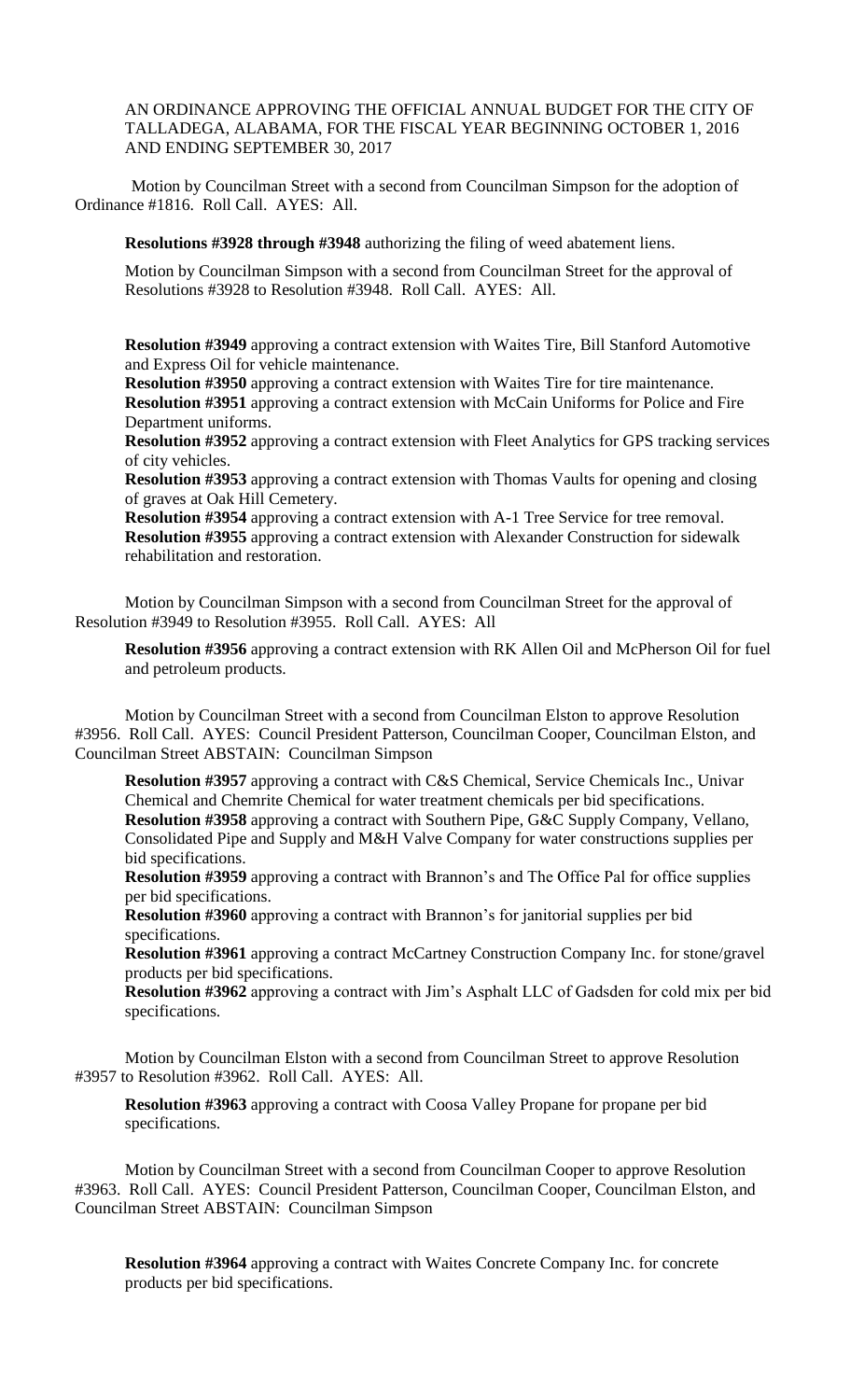**Resolution #3965** approving a contract with Alexander Construction for street cut patching per bid specifications.

**Resolution #3966** approving a contract with Vulcan Signs for traffic signs/posts per bid specifications.

**Resolution #3967** approving a contract with Merrell Brothers for sludge disposal per bid specifications.

**Resolution #3968** approving a contract with Waste Pro of Alabama for dumpster/roll off containers per bid specifications.

**Resolution #3969** approving a contract with Taylor Power Systems for generator service per bid specifications.

**Resolution #3970** approving a contract with Armstrong Lawn Care for mowing of nuisance overgrown lots per bid specifications.

**Resolution #3971** approving a contract with Precise Cuts Lawn Care for grounds maintenance per bid specifications.

**Resolution #3972** approving a contract with Armbrester Electric for HVAC service per bid specifications.

**Resolution #3973** approving a contract with American Pest Control for pest control service per bid specifications.

**Resolution #3974** approving a contract with Venturnet for computers and computer service per bid specifications.

**Resolution #3975** approving a contract with Miller's Barbeque for concession services per bid specifications.

Motion by Councilman Elston with a second from Councilman Street to approve Resolution #3964 to Resolution #3975. Roll Call. AYES: All.

Motion by Councilman Simpson with a second from Councilman Cooper to approve the invoices and expenditures for the Water Department. AYES: All.

| Water Department Expenditures for 8/24/16 to 9/8/16 |             | \$791,918.27 |
|-----------------------------------------------------|-------------|--------------|
| Operations & Maintenance                            | 242,658.08  |              |
| Revenue                                             | 479.954.71  |              |
| Construction & Improvement                          | 69, 305. 48 |              |

City Manager Bryant thanked Shocco Springs for hosting a Public Employee Appreciation Day. Mr. Bryant also mentioned that there will be a new Manager's Minute segment on Facebook every Tuesday. The Manager provided an update on the Brignoli Culvert stating that originally the work was to be done after the Coosa, Isbell, and West Street bridge projects were finished, but that the plan had changed and funds were available to begin the work around March 2017. The Christmas on the Square event is on schedule with quotes being gathered for decorations, contacting of possible vendors and interviews for a professional Santa. City Manager Bryant informed the Council that the City's new logo would soon be replacing the old one on shirts, vehicles, and uniforms.

Heritage Hall Commission Member Joe Ballow wished to thank the City and Graham Davis on the work done in the basement stairwell of Heritage Hall.

Councilman Street stated that the attendance for TOP Trails has doubled for the month of August from the last year. He also requested that the Noise Ordinance be amended to prohibit the use of Jake Brakes. Councilman Street also brought forth the issue of Sunday alcohol sales. City Manager Bryant stated that in 2013, Council voted in favor of asking the legislative delegation to allow a referendum on Sunday liquor sales to be offered so that the citizens could vote on the matter. The Sunday liquor sales never made it out of the legislature.

Council President Patterson requested a salary schedule update at the next meeting. City Manager Bryant stated that there were four phases. Job descriptions and interviews, re-write of 90 job descriptions to be submitted to the City, a 9 point criteria for classified system, and salary schedule. Completion of this is scheduled for June 2017.

Motion by Councilman Simpson with a second from Councilman Street to adjourn the meeting.

Minutes Recorded by: Joanna Medlen